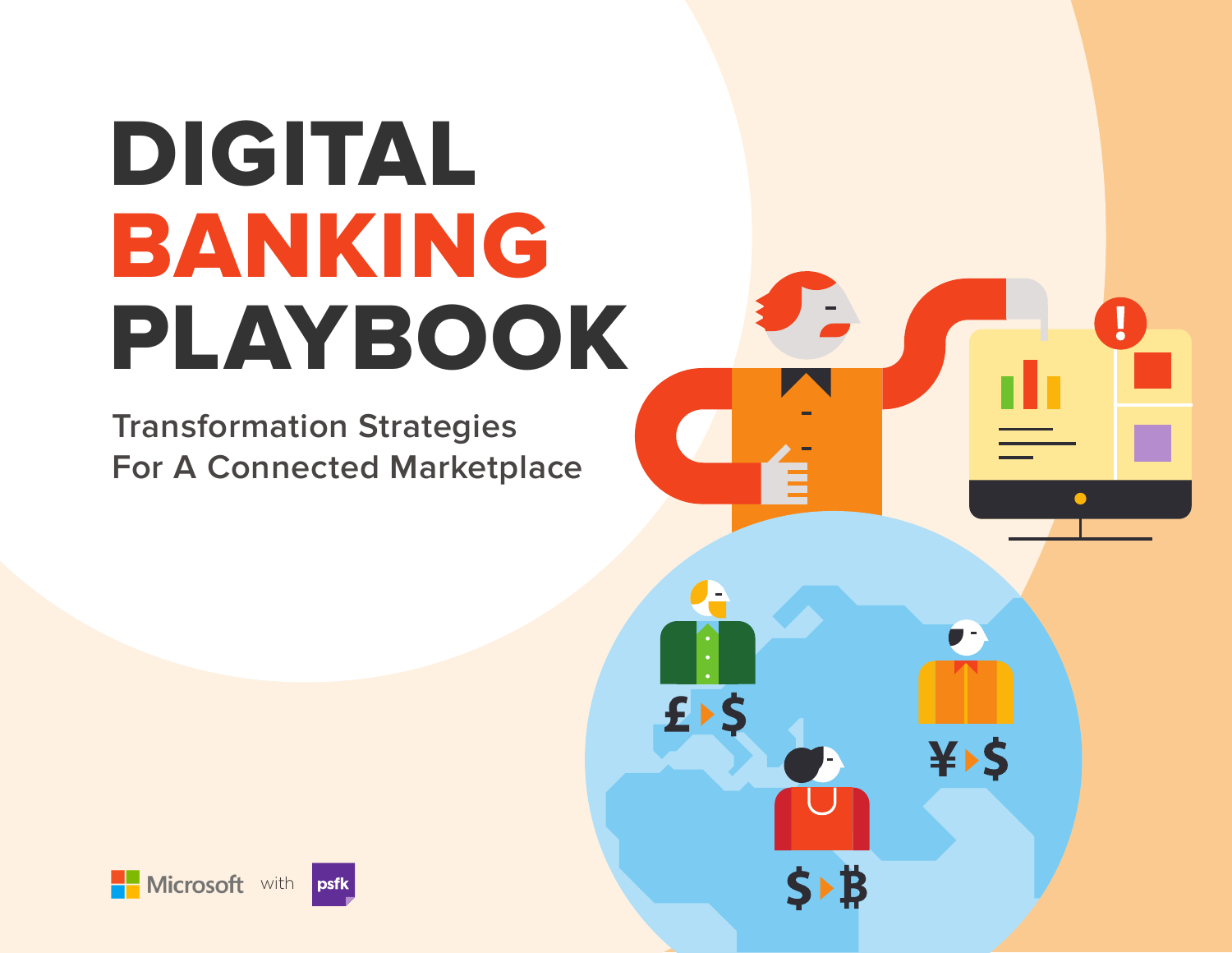## **Introducing The Digital Banking Frontier**

**The primary duty of any financial community is to produce, empower and actualize opportunity. From providing loans to jumpstarting entrepreneurial ventures, banks can provide an arsenal of catalytic tools for businesses and individuals alike to achieve their goals.** 

**This economic importance has forced banks to rely on decades of established structures comprised of strictly defined roles—and in a pre-digital world, it's worked. However, in an economy of constraining regulations, heightened competition and elevated customer demands, it's these legacy systems and siloed operations that are preventing growth and stalling innovation.**

**To find success in this new landscape, financial organizations will need to look to emerging technologies, like artificial intelligence and machine learning software, to deliver more relevant services in the midst of changing markets. Banks with a digital infrastructure at the core can quickly adapt to changes in the marketplace and provide differentiated customer experiences, effectively establishing themselves as trusted and confident brokers for their clients' and organization's needs.** 

**The keys for actualizing a successful digital business transformation revolve around four key pillars:**

- **1. Engage clients with differentiated experiences that tailor to their personal financial needs and goals**
- **2. Empower employees with tools that can provide accessible, holistic information at their fingertips about individual clients, while meeting critical security and compliance needs**
- **3. Optimize internal operations with synchronized processes and democratized data-sharing**
- **4. Transform products with open and connected systems and real-time predictive digital processes**

**The influence of technological, cultural and regulatory requirements mandate accelerated change across financial services.** 

**Likewise, the opportunities presented with digital transformation extend to all banking verticals—from retail banking to capital markets. Because these shifts have** 

**decentralized banking operations, an agile, digital ecosystem is necessary for institutions to have greater, data-driven intelligence on their customers, markets and internal business processes.**

**In the Digital Banking Playbook, PSFK highlights how digital tools can augment a financial institution's ability to optimize operations and reinvigorate the client experience. Backed by marketplace trends and strategies for successful implementation, we present three scenarios that ground this digital conquest within the contextual framework of today's banking operations. This digital vision presents a new opportunity to deliver unprecedented innovation to the customer, as well as the internal, overarching banking enterprise.** 



**Piers Fawkes Founder & Editor-in-Chief PSFK**

#### ABOUT THIS REPORT

**The Digital Banking Playbook is a report by business intelligence platform PSFK in partnership with Microsoft that presents opportunities for driving financial institutions forward with an intelligent cloud. Three scenarios highlight how cloud-based solutions can help the industry minimize risk, ensure optimal service at scale and think differently about security, privacy and regulatory compliance. Backed by expert insights and key analyses of global industry trends, the Digital Banking Playbook will guide financial institutions of all sizes as they aim to service a broader range of global clientele.**

**For copies: psfk.com/digital-banking-playbook**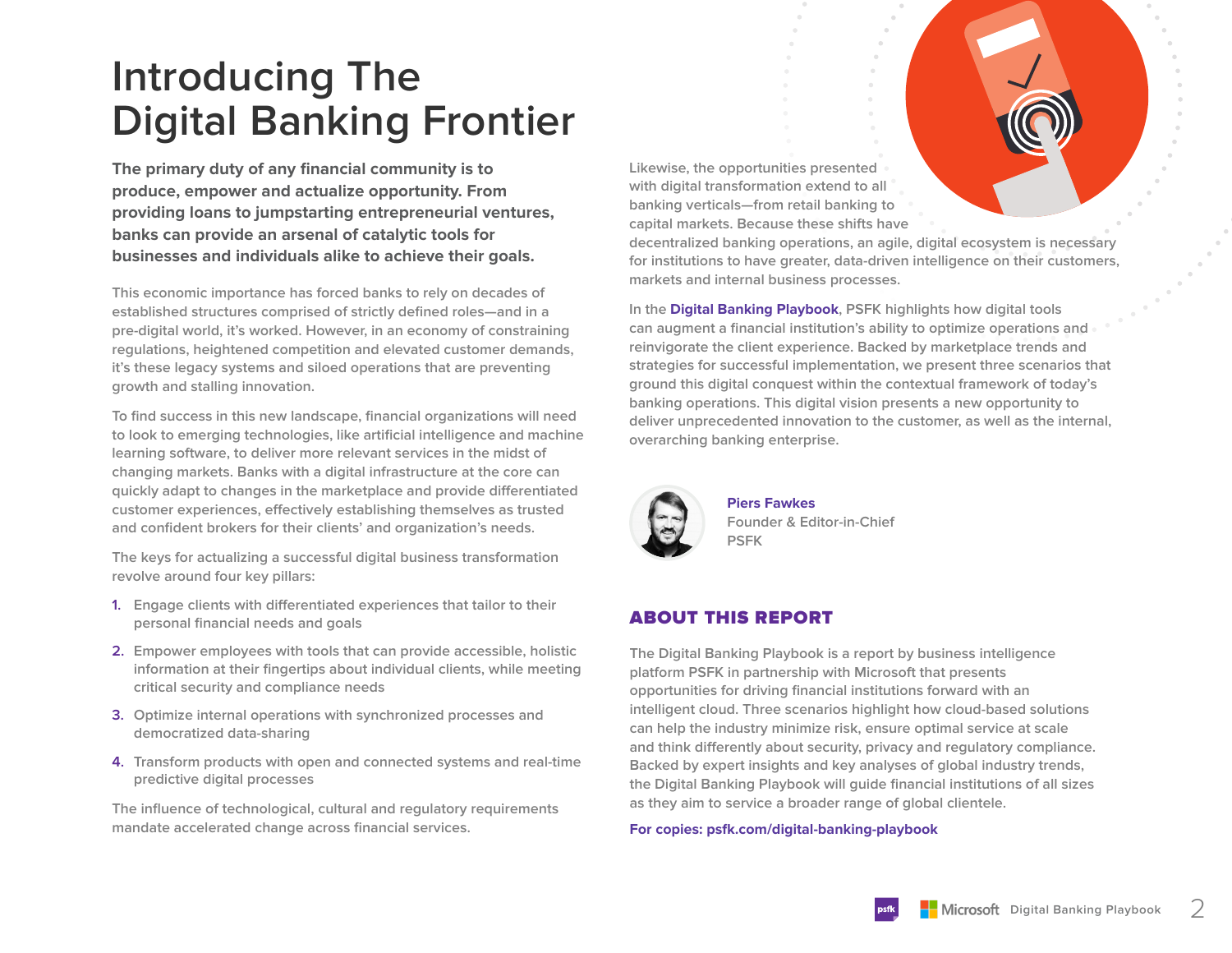## **Financial Services Industry Disruptors**

#### SPEED OF THE MARKETPLACE

**Accelerated market speeds are placing increased pressure on financial institutions to rapidly respond to marketplace changes. The ability to analyze data in real time and accurately forecast outcomes, alongside having the right internal structures in place to quickly act, is becoming imperative for organizations to remain competitive.**



#### PERSONALIZATION EXPECTATION

**The digital transformation of other industries—retail, hospitality, entertainment—is giving rise to mass customization at scale, creating an expectation for products, services and experiences tailored to a market size of one.**

#### INCREASED DATA BREACH RISK

**As growth in the number of digital transactions continues and banking infrastructures migrate to a broader range of platforms, financial institutions, their employees and clients face increased exposure to data breaches. Additionally, banks have paid \$280 billion dollars in fines since 2009, indicating an elevated need for expanded, holistic security measures.**

### RISE OF ALTERNATIVE BANKING SOLUTIONS

**Slow innovation by traditional financial players has created opportunities for nimble startups with digital DNA at their core to enter the marketplace. While many lack the scale of incumbents, a compelling mix of personalization, transparency and flexibility have positioned these companies as appealing alternatives to traditional financial institutions.**

#### BALANCING INNOVATION AND REGULATION

**Heavy compliance issues and regulations imposed on financial institutions are obstacles to the pace of technology innovation enjoyed by other industries. Because banks have too high cost-income-ratios, they need to optimize cost in order to drive innovation. Organizations must learn to navigate these complexities and position themselves as category leaders to drive meaningful change.**

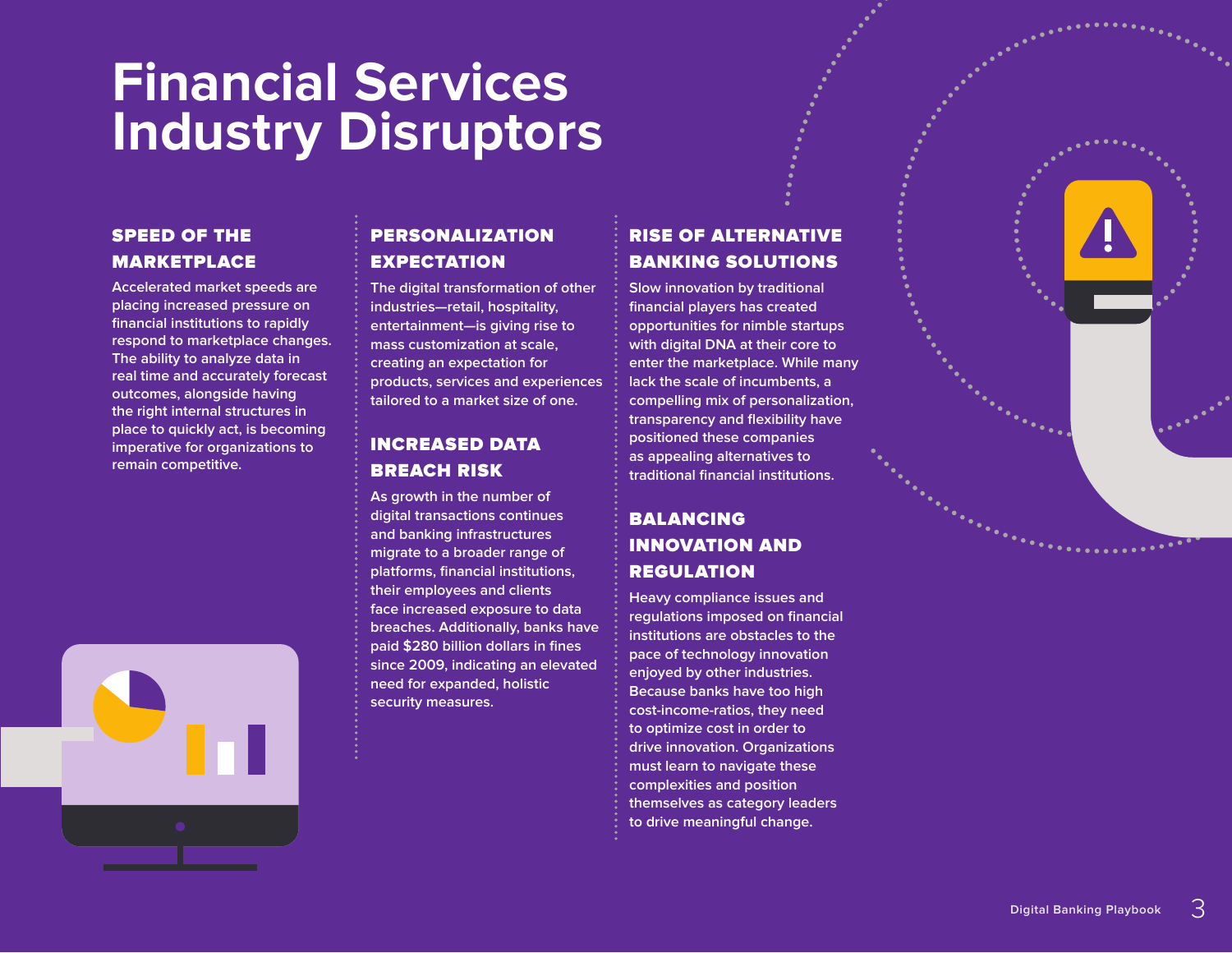## Understanding The Digital Disruption:

# **Retail Banking**

**The 'bundled' and less transparent products of traditional banking institutions are proving inefficient for a new wave of informed and always-on customers. Fintech firms, by contrast, are leveraging cutting-edge digital solutions to appeal to consumers—offering hyper-relevant products and services, seamless, multi-channel access and open transparency about fees and operations.**

**To bring value back to their own platforms, banks must offer seamless, contextual customer experiences across all channels. By reimagining the customer narrative through a digital lens and delivering secure, omni-channel access, banks can deliver highly personal, differentiated services and cultivate trust.**

- Synchronizing customer experience across multiple channels—online, mobile and physical branches
- Reversing the decline in customer loyalty and engagement
- Ensuring secure and seamless digital transactions and protecting customers from fraudulent activity
- Developing innovation and cross-channel efficiency at scale within a legacy system environment
- Adapting to regulation and compliance costs which inhibit agility

● Building trust with customers who demand transparency and enabling two-way conversation channels

- Creating platforms and services that cater to customer expectation for personalization, security and convenience
- Managing costs associated with customer acquisition and new product development
- Extracting additional value through personalized products and services
- Evolving traditional legacy systems, company culture and processes

#### KEY CHALLENGES AND RESERVE THE SUPPORTING INSIGHTS

of global consumers 50.2<sup>% of global consumers</sub></sup> least one non-traditional banking firm.

Capgemini And LinkedIn WFTR Voice Of The Customer Survey. Capgemini Financial Services Analysis, 2016

11% of consumers left their<br>bank in the past yearbank in the past year—and consumers switching to virtual banks is at double-digit levels.

2016 North America Consumer Digital Banking Survey. Accenture Consulting, 2016

"Banks can't choose between digital and physical retail channels; rather, they must focus on how the two work together."

Jim Miller. Senior Director of Banking, J.D. Power

20<sup>%</sup> of financial institutions<br>are now launching are now launching

or considering launching a digital bank as a parallel bank to the

"Banks and credit unions of all sizes are not prepared to combat the increasing encroachment by fintech startups that focus on making every stage of the customer journey easy,

"Why Fintech Firms Are Winning The Battle For Digital Consumers." The Financial Brand, 2016

Efma Review: 2017. Efma, 2017

seamless and contextual."

existing operation.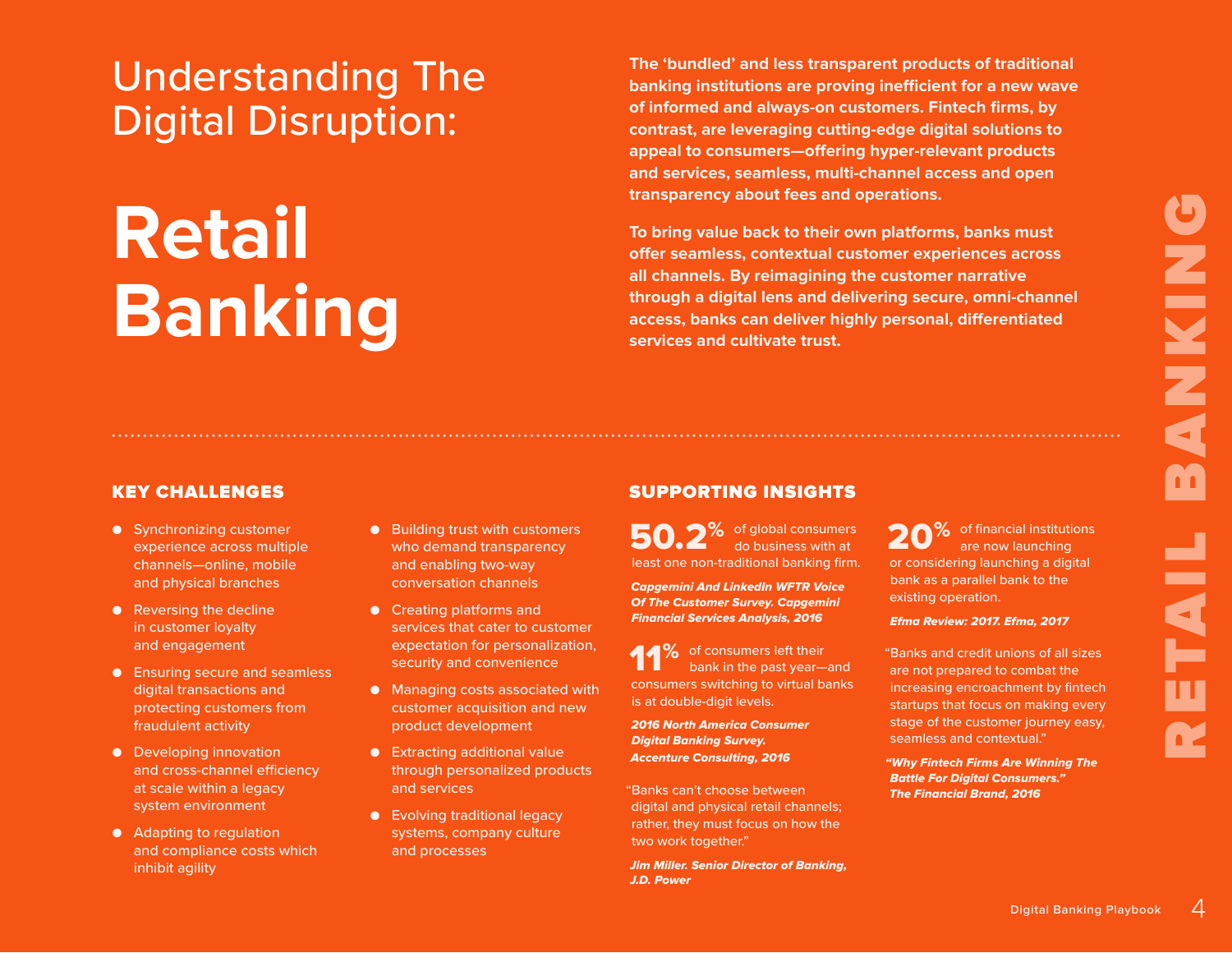## **Innovation Strategies For Retail Banking**

#### DEVELOP CONVERSATIONAL INTERFACES

**Financial institutions can deploy digital assistants to convey crucial financial information in natural, conversational language to consumers who need quick resolutions to common problems or requests. These services, often integrated into existing digital platforms, help customers make financial decisions in less time and are able to adapt to their real-time contextual needs. Conversational tools can also solve menial customer requests and liberate human counterparts to take on a more personalized, active role to their customer service.** 

#### ENABLE OMNICHANNEL PAYMENT EXPERIENCES

**Customers are seeking cross-channel access to their finances based on their unique preferences or circumstantial conditions. To empower customers to choose their preferred channel, banks can use APIs to integrate financial tools into partnering platforms, which allow users to complete a payment experience without leaving a provider or losing data. Untethered and unrestricted engagement allows increased customer satisfaction and positions the bank as a lifestyle partner.** 

### OFFER HOLISTIC CREDIT EVALUATION

**AI-enabled tools and services can help banks provide a more behavioral-based assessment of the creditworthiness of potential customers. By augmenting traditional credit evaluation methodologies with additional indicators of reliability, financial advisors can grow the list of customers they are able to serve. While AI-assistants can forge predictive and preventative solutions for instant credit scoring services, clients can receive tailored service and recommended products from human banking associates.**

#### PROVIDE BIOMETRIC AUTHENTICATION

**With today's uninhibited, always-accessible digitization, a complex password or security code doesn't always ensure optimal security. To better protect investments and financial portfolios, banking institutions are employing security features that leverage personal biometric characteristics to authenticate access to financial information. Financial systems are verifying customer identity through voice activation, fingerprints and other visual cues to provide better security measures, with an added convenience for the consumer.** 

## CREATE AN **OPERATIONAL** ECOSYSTEM

**As consumers grow more comfortable with ambient technologies within their homes, automobiles and daily routines, banks must partner with third-parties to integrate financial processes, services, content and data into the consumer ecosystem in a secure and reliable way. By assuming a role in a user's connected routine, a financial institution can securely communicate and learn from consumers in their most natural environments.**

### DELIVER PROGRESSIVE **TRANSPARENCY**

**Financial services can build trust and gain consumer loyalty by inviting consumers to take a look at their internal operational structures and fee litigation. By using clearer messaging, visible fee structures and even allowing customer input into product and service development, customers will feel more comfortable relying on a bank to handle all their financial needs.**

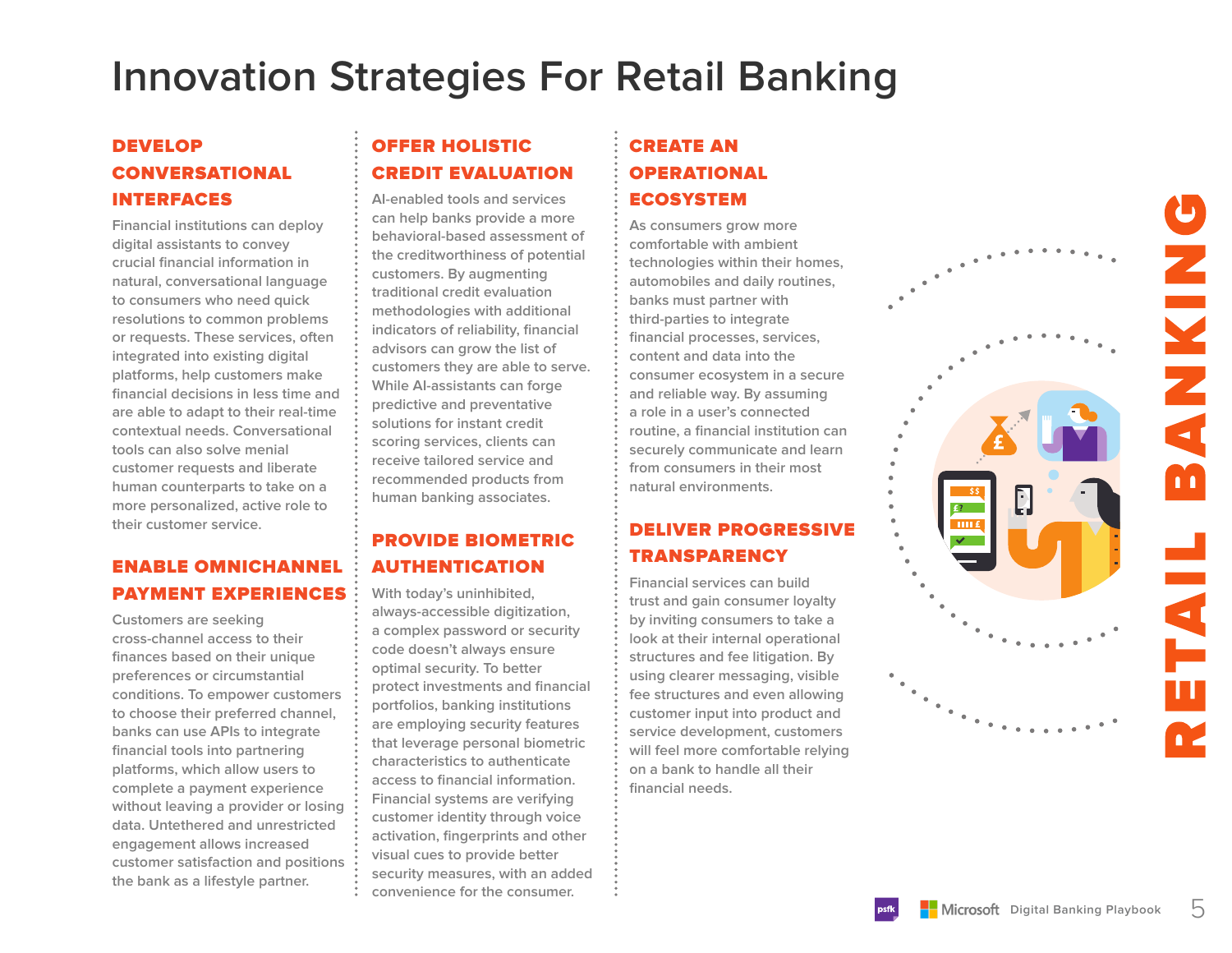## **Quick Win Initiatives**

#### CUSTOMER EXPERIENCE SECURITY

- Gain actionable customer insights to enable higher-value client relationships and personalized banking experiences. Deepen your understanding of each customer by tracking the details of every interaction—whether in person or via phone, web, mobile, email or social media—to deliver contextual, connected experiences
- $\bullet$  Customize experiences with personalized financial guidance, service, and offers. Increase customer satisfaction and improve upsell and cross-sell performance by engaging customers with personalized financial guidance and next best offers
- Democratize artificial intelligence and make it valuable to everyone. Benefit from built-in intelligence, based on deep learning technology, with solutions that see, hear, speak, and understand customer needs and emotions using natural methods of communication

- Determine what points of the retail banking process, from cash withdrawal to transaction authentication, are the most vulnerable for security flaws and fortify them with enterprise-grade encryption and biometrics
- Leverage AI assistants to detect, compile and aggregate patterns of suspicious behavior that could indicate financial fraud
- Build consumer trust by proactively educating clients in best practices to protect themselves from security breaches, while communicating your security initiatives

#### RISK MANAGEMENT

- Develop tools and content that help customers understand the components that determine their risk profile; build client trust by offering transparent risk assessments and recommendations to improve creditworthiness
- Leverage AI to explore alternate indicators of creditworthiness like purchase behavior, social media activity, job history and other components of personal data to support a more holistic risk assessment
- Use cloud technologies to reduce the time needed to gather approval for loans and reduce processing time, reducing total cost and enabling banks to reach a broader range of potential consumers

#### MICROSOFT SPOTLIGHT: INNOVATION IN ACTION

**UK-based retail bank** Metro Bank **partnered with Microsoft to fully optimize their customer service delivery. By leveraging**  Microsoft Dynamics 365 platform**, Metro Bank's employees are empowered to answer their customers' needs with easy access to information. Because Metro Bank's goal is to provide optimal customer convenience and omnichannel access, they also use**  Dynamics 365 **to streamline customer interaction. Additionally,**  Power BI **allows employees to identify and address problems before they interfere with the customer experience. By making Microsoft solutions an integral part of its employee operations, Metro Bank is transforming the customer experience.**

*bit.ly/2uvy5wb*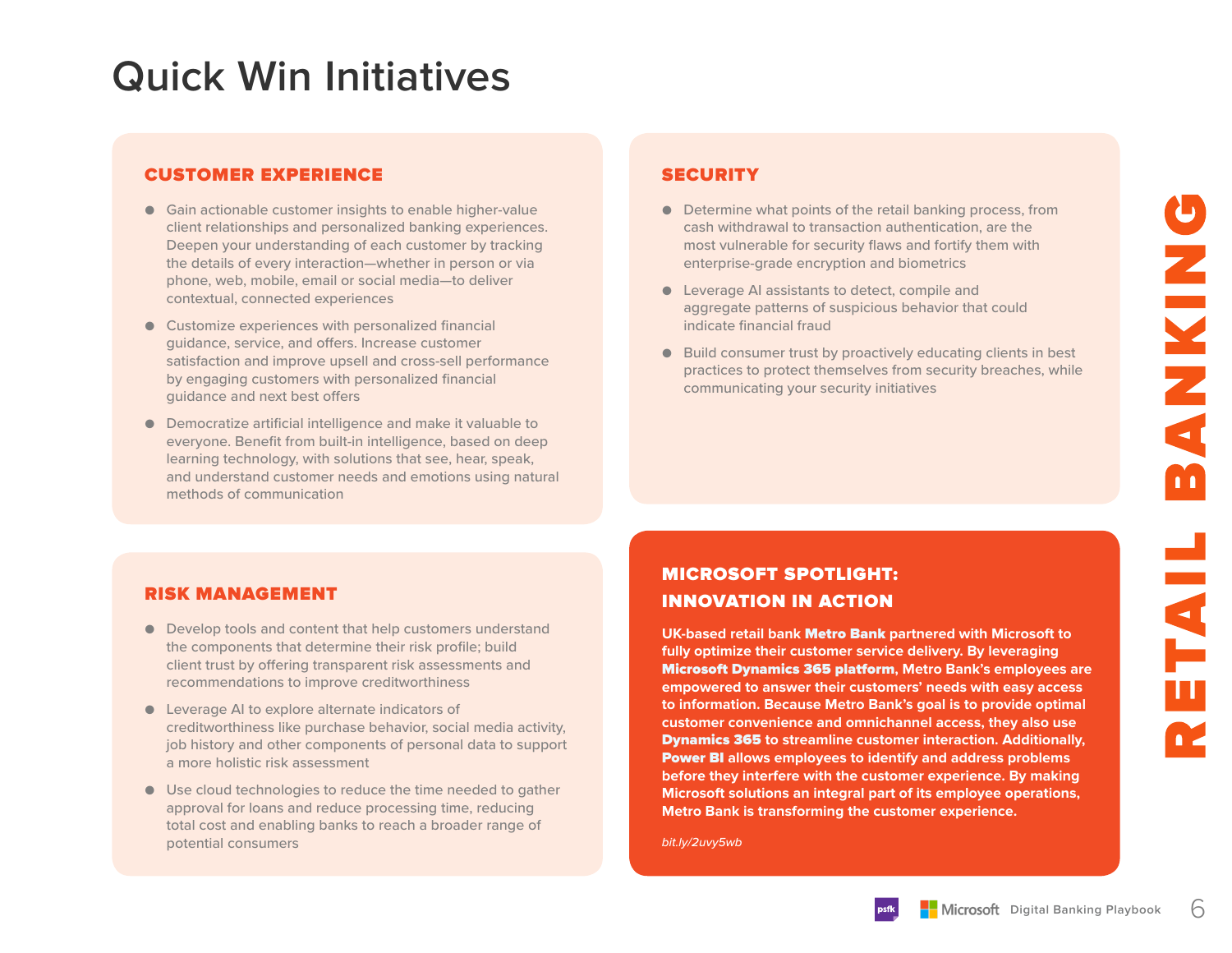## Scenario: **Fluid Consumer Banking**

#### INSIGHT

**2**

**3**

**Mobile-first, global lifestyles and uncertainty towards financial institutions are causing consumers to seek alternatives to traditional banks. To change the relationship they have with their customers, banks are evolving to deliver greater transparency and offer services that align with current consumer behaviors and needs.** 

**Mary currently uses a larger bank but wants to switch to a digital-only bank to have greater access to her financial assets. This new bank would allow Mary to access financial services through a range of platforms, partners with frequently used commercial services and prioritizes transparent communication at every step.** 

Mary submits an application to the digital-only bank. She is approved based on her employment history, patterns of transactions and social media activity.

While shopping, Mary decides on a dress to purchase and is presented with a bill. Because Mary's bank analyzes her purchase patterns, they recognize that this transaction is atypical for her and alert her via a mobile app.

Mary is able to authorize the transaction through her bank by scanning her fingerprint.

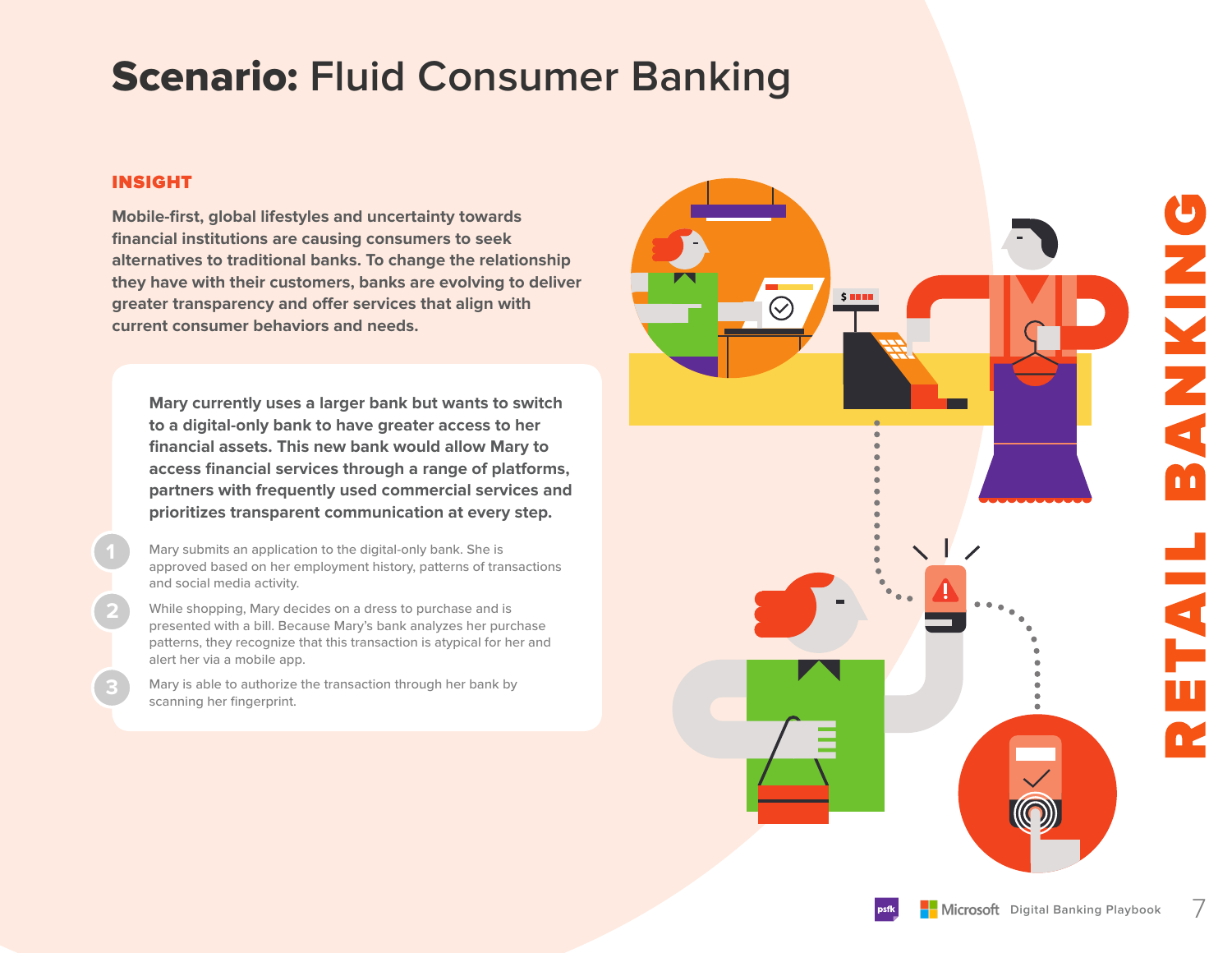Afterwards, Mary goes out to dinner. She realizes that she forgot to transfer money to her daughter Patricia, who is doing a semester abroad in the UK.

She uses Facebook Messenger to ask her bank to initiate the transfer.

The bank's AI chatbot responds and asks Mary to authenticate her identity by sending a selfie.

Once Mary sends a selfie, the AI chatbot approves the transaction.

**6**

**7**

**5**





ZNKIN M ETAI n.

Mary asks for a check when she finishes dinner. The waiter sends the check to her phone and she approves the charge by scanning her fingerprint. The waiter receives a notification that the bill has been paid.

**9**

**8**

While driving home, Mary's AI assistant, which is integrated into the car system, reminds her of upcoming bill payments; she requests to pay them from her car. The in-vehicle AI assistant verifies her identity via her voice and the bank verifies her payment.

At the end of the day, Mary is able to access a summary of the day's transactions on her desktop, mobile devices and at-home voice assistants.

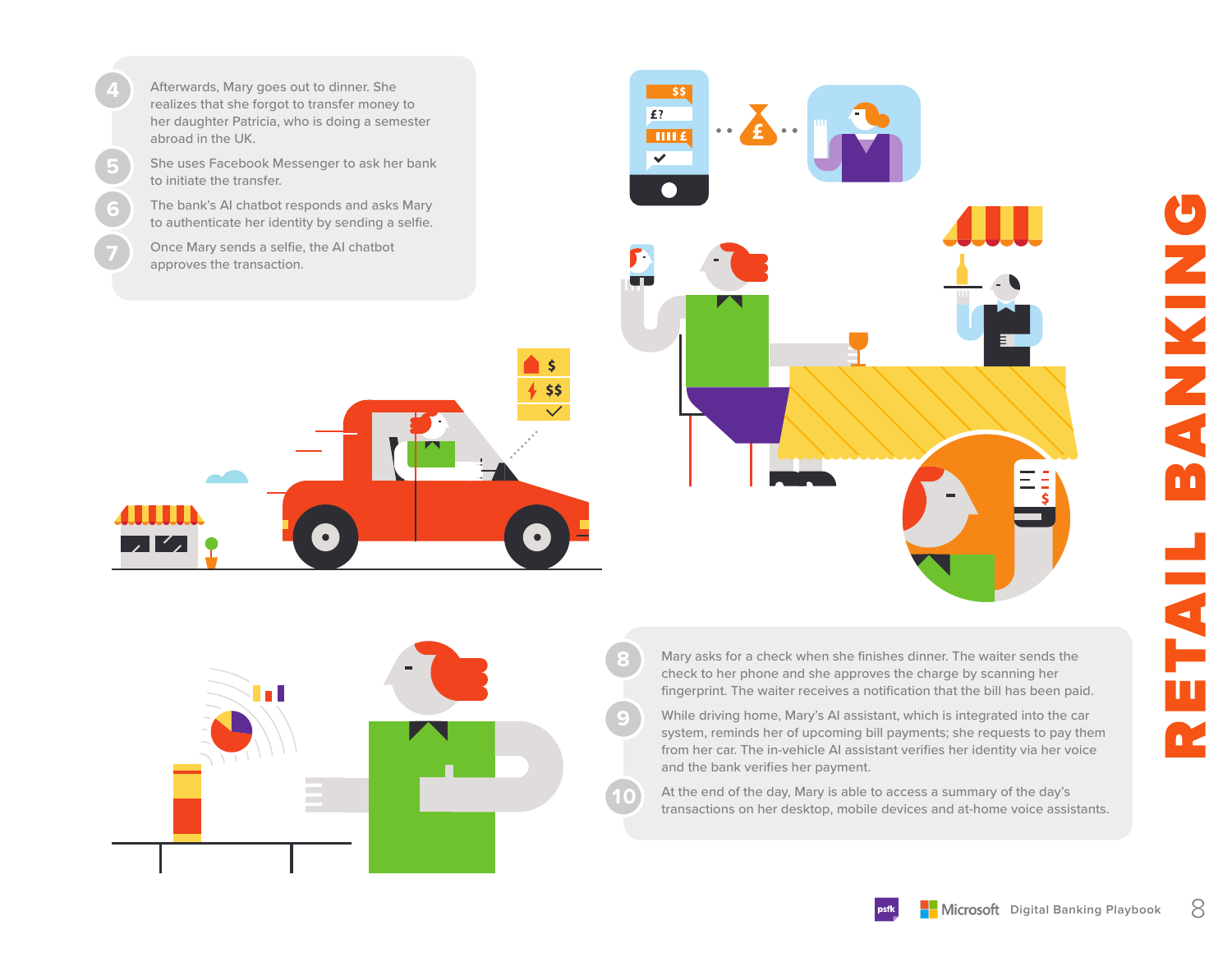## Understanding The Digital Disruption:

## **Investment Banking**

**With extremely high regulatory scrutiny and increasing complexity in managing risk, it is an unprecedented time for the financial industry. The industry also continues to face margin pressures, while requirements for increased capital reserves and liquidity are central to a bank's freedom to fund new market opportunities.**

**To improve operational efficiency and risk management capabilities, investment banks are moving to cloudbased solutions. In doing so, they can derive more sophisticated data insights, streamline operational efficiencies and improve security, while designing with agility-first, new business models.**

## KEY CHALLENGES WE ARE ALL THE SERIES WAS SERIES AND LOST AND LOST  $\sim 60\%$

- Addressing structural cost by creating an agile infrastructure that can respond to evolving market trends and regulatory requirements
- Optimizing compute capacity based on real-time needs and usage to ensure proficiency of risk models
- Upgrading legacy systems to more effectively gather, analyze and contextualize a wide range of data
- Scaling computing resources to optimize risk management and meet a continued evolution of regulatory requirements
- Improving the efficiency and speed of collaboration between bankers across departments to employ the expertise of colleagues
- Increasing bankers' mobility resources for remote, secure, private and compliant access to their working platforms
- Quickly deploying new, innovative products and services to deliver more value to clients

"<sup>c</sup> 2<sup>%</sup> Capital Markets institutions say that cloud-based entrants will challenge traditional industry models."

"Top 10 Challenges For Investment Banks." Accenture, 2017.

"Capital markets and investment banking firms invested heavily in digitizing their front offices years ago because there was a commercial imperative to do so. While ROEs were high, there was less of an immediate need to innovate in the back office. That is no longer the case. The business model is changing, and we have to find new ways to reduce structural costs and simplify our architecture. We have to innovate, and we are engaging our people at every level in the organization in the innovation agenda."

Anthony Woolley, UK Chief Information Officer, Société Générale Source: EY-Capital Markets-Innovation

"Our industry is going through a transformational time, driven by competition, regulation and advancements in technology."

Daniel Pinto. CEO of the Corporate & Investment Bank, J.P. Morgan Source: EY-Capital Markets-Innovation

"We are at a point where we have an opportunity to reposition financial services. With the technology available, we can change the way transactions are done, reducing costs from dollars to pennies. Through collaboration, we have the opportunity not only to revive businesses that have died, but also to create new ones that haven't even been thought of."

David Rutter. Founder and CEO, R3 CEV

Source: EY-Capital Markets-Innovation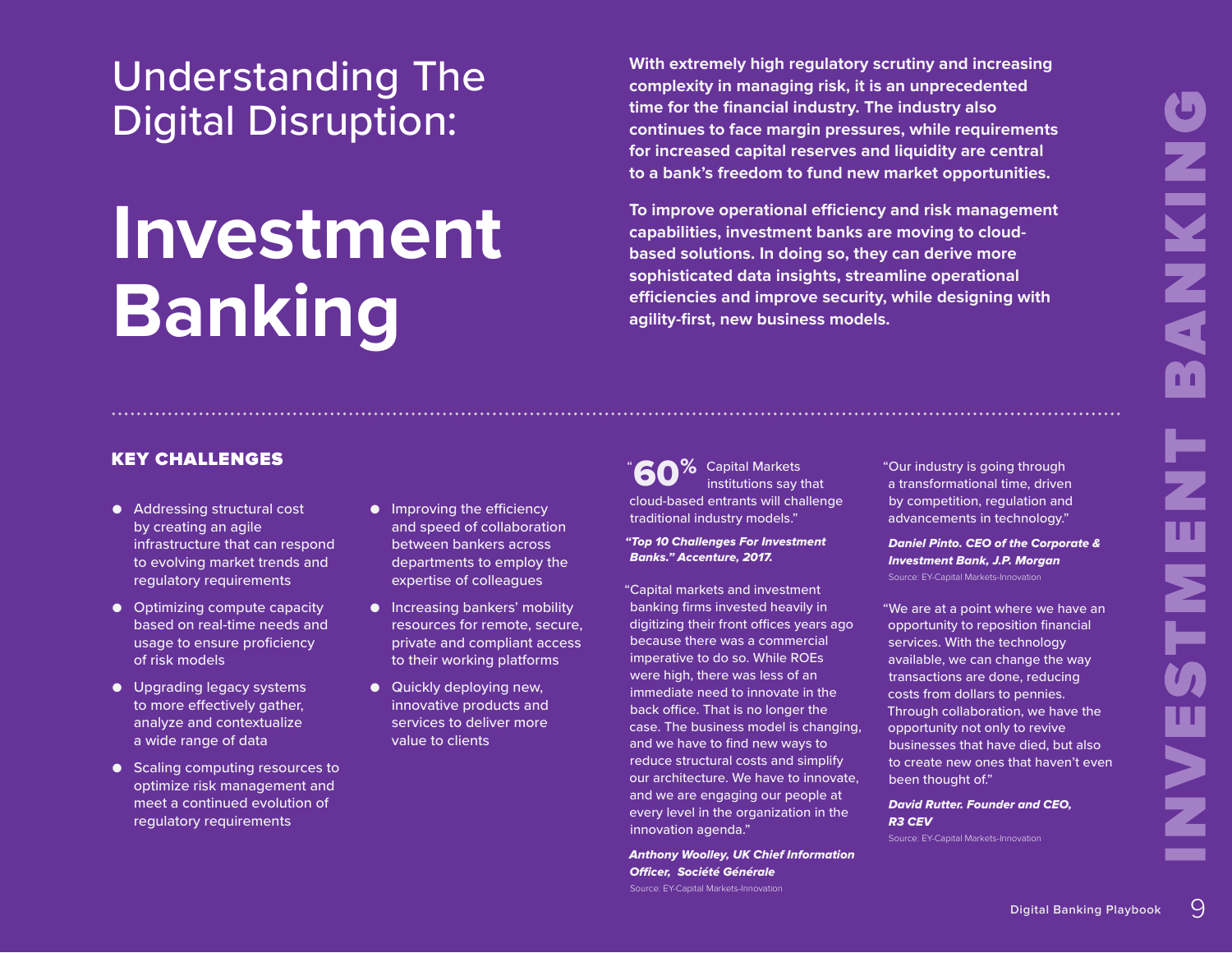## **Innovation Strategies For Investment Banking**

#### CREATE PERSONALIZED EXPERIENCES AT SPEED

**With ever-increasing market speeds, the ability to predict the efficacy of an investment becomes more difficult. By leveraging artificial intelligence and data farming tools, financial institutions can more quickly identify risks associated with trades or investment opportunities. These systems analyze patterns in local contexts, global policies and other market fluctuations to provide a thorough analysis of the risks associated with investment decisions, assess trade values or make the trades on their own, all at the speed of the market.**

## ENABLE A MODERN WORKPLACE

**By providing a modern workplace, firms can ensure that staff are always able to access secure information and contribute to inthe-moment analyses. Internally, employees are able to collaborate and make better-informed decisions that are based on realtime data, increasing accuracy and expediting processes. Intelligent virtual assistants can automate tedious and time-consuming tasks, allowing bankers to concentrate on servicing client relationships.**

#### OPTIMIZING RISK **MANAGEMENT** & COMPLIANCE

**To expedite compliance preparation and regulatory requirements when underwriting mergers, acquisitions and trading portfolios, regulatory teams can incorporate cloud-enabled tools into their existing systems to run risk models, complete stress testing and ensure compliance. Technology such as blockchain provides a secure way to exchange information between multiple participants that need to approve deals and transactions, saving time and streamlining processes to reduce operational costs.**

#### EMBRACE THE API ECONOMY

**In order to survive in today's rapidly changing financial markets, bankers need to focus on product and service innovation—at a macro, enterprise-wide scale. Although traditional financial institutions have been siloed and self-sufficient, bankers must collaborate with thirdparty technology developers to compete and expand service offerings. By embracing an open financial ecosystem, they can unlock new investment opportunities for their clients and drive growth.**

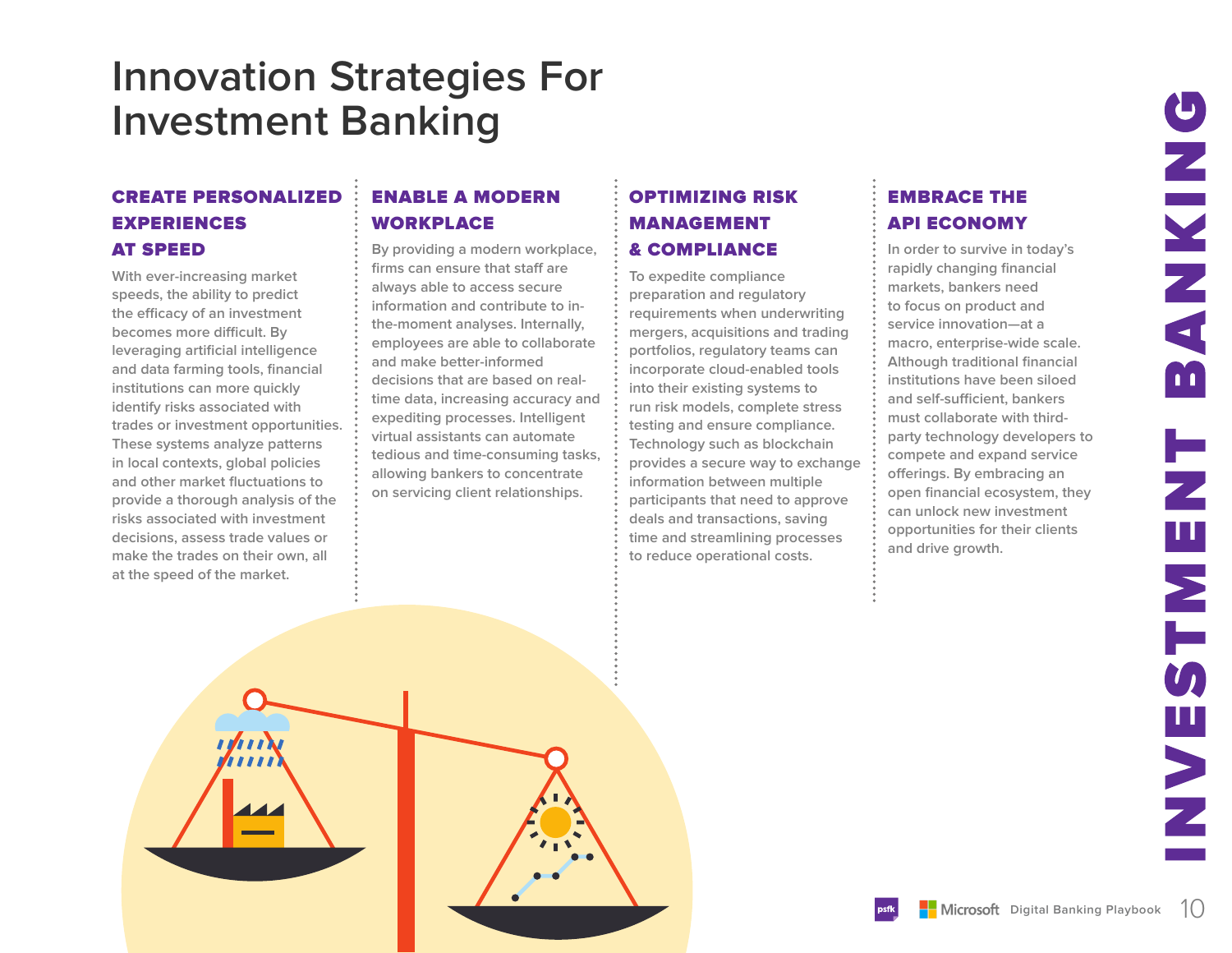## **Quick Win Initiatives**

#### CLIENT CENTRICITY

- Provide personalized experiences by transforming customer data into next-best actions, ensuring long-term client relationships
- Put the client at the heart of everything with a 360-degree view of their needs

#### **BANKER PRODUCTIVITY Example 2018** The real-time fraud analytics

- Offload preliminary research and modeling responsibilities to machine learning technologies to reduce computational times and better use staff time
- Build a mobile workforce by offering employees secure access to real-time information from any device
- Encourage inter-departmental collaboration via cloudbased workstream platforms, which share up-to-the-minute information and updates to expedite document preparation, compliance review and regulatory approval

#### ADVANCED RISK ANALYTICS

- Invest in cloud-based risk compute capacity to improve modeling accuracy and evaluate risk more efficiently
- Create omnipresent, simplified dashboards that help teams monitor risk exposure in real time and incorporate risk analytics as part of their everyday activities

#### REGULATORY COMPLIANCE

- Migrate computational systems to the cloud to protect client, transaction and institutional data
- Analyze current internal data-sharing systems and determine which steps are most vulnerable to threats; compartmentalize these areas to create an infrastructure that responds more quickly without compromising the entire operation
- $\bullet$  Reduce the compliance burden by analyzing internal and market data on an ongoing basis, in order to identify fraud patterns and offer enhanced security through

## MICROSOFT SPOTLIGHT: INNOVATION IN ACTION

Mitsubishi UFJ Securities International plc**, a member of MUFG, a global financial group, is committed to serving its clients best-in-class financial solutions, while adhering to the high standards needed to support the new regulatory landscape. In order to house the volume of data needed to compute its risk calculations, MUFG moved its on-premises, high-performance computing grids to** Microsoft Azure**. By offloading its daily risk assessments to Azure, MUFG can ensure agile risk computations at scale, while optimizing security for both its firm and client data.** 

*bit.ly/2wxI19C*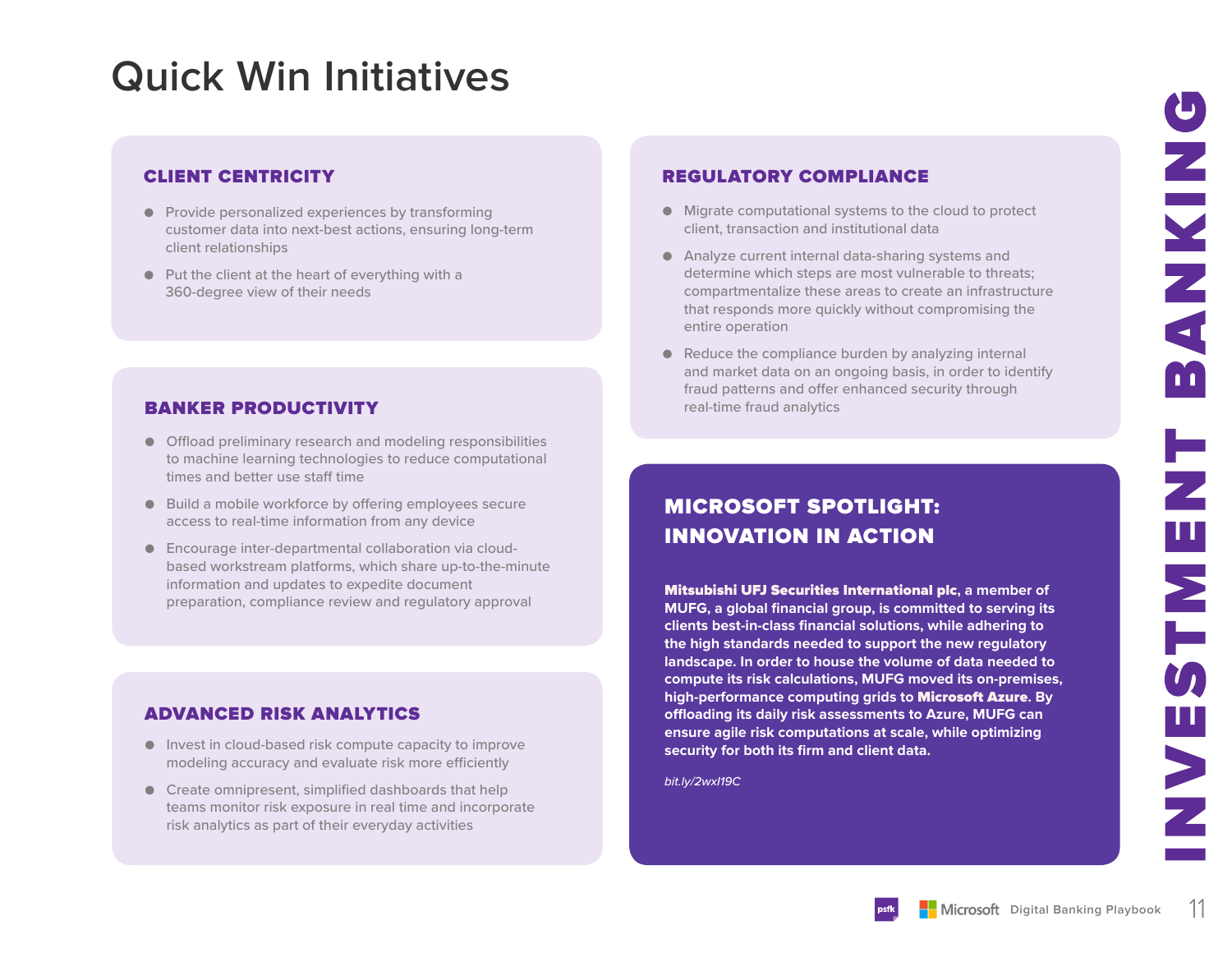## Scenario: **Managing Investments Against Unexpected Market Events**

#### INSIGHT

**By leveraging deep data insights and AI-powered advisory tools, banks can provide faster, more intelligent advice and execution capabilities to their clients. These intelligent digital tools improve accessibility for sophisticated investment management to allow users to deal with unexpected and volatile market events swiftly and effectively.**

**Karen is an ultra high net worth client traveling from London to New York.** 

**1** Karen, who holds investments in Japan's energy sector, receives an alert on her mobile device from her bank's AI-powered investment bot that Japan has issued a tsunami warning after detecting offshore seismic activity.

The bot sends Karen a detailed summary of the situation and risk, loss and effect imposed.

The virtual bot automates a risk simulation of possible strategies that Karen should pursue based on her personal finance profiles—financial history, investment behavior and wealth goals.



**2**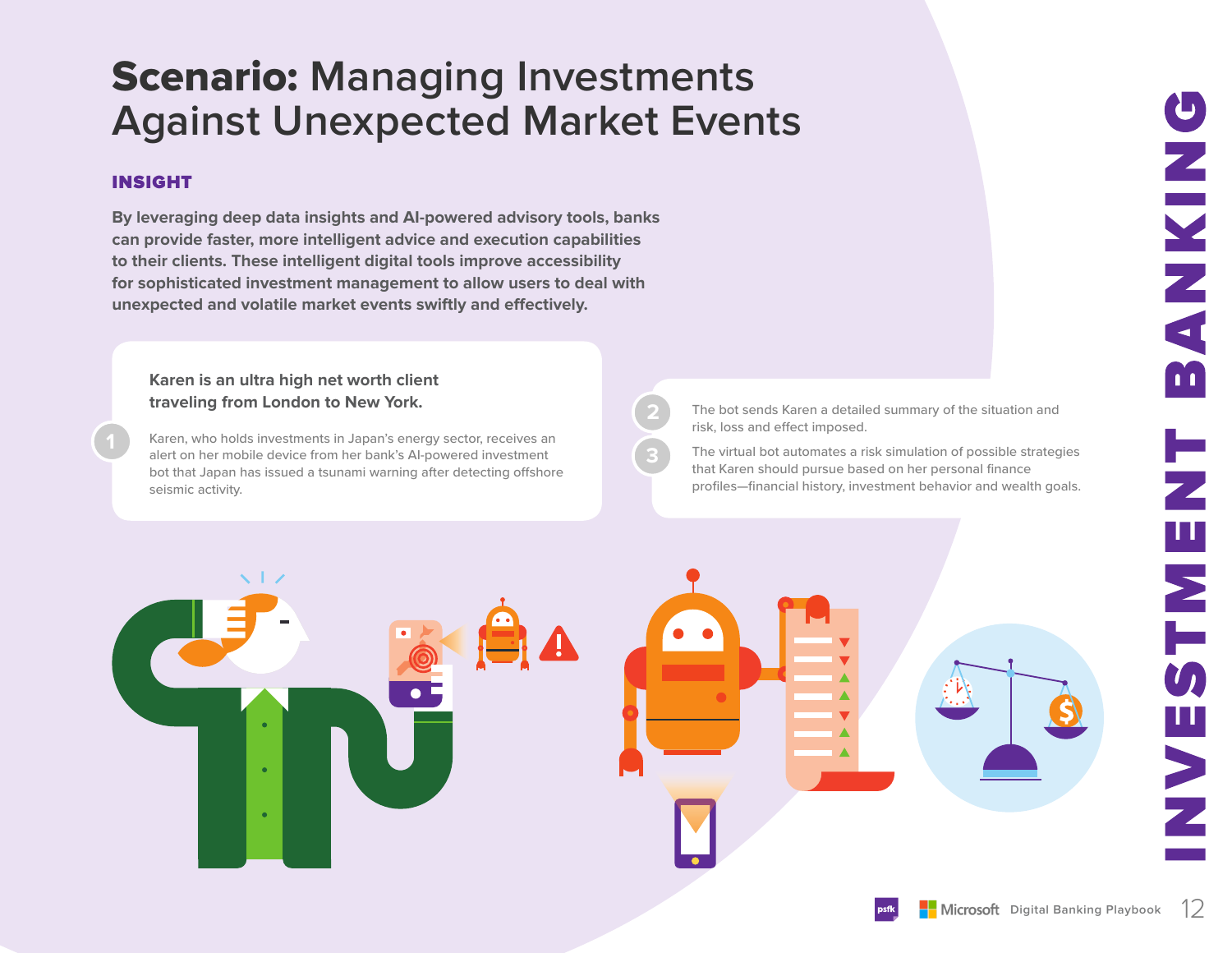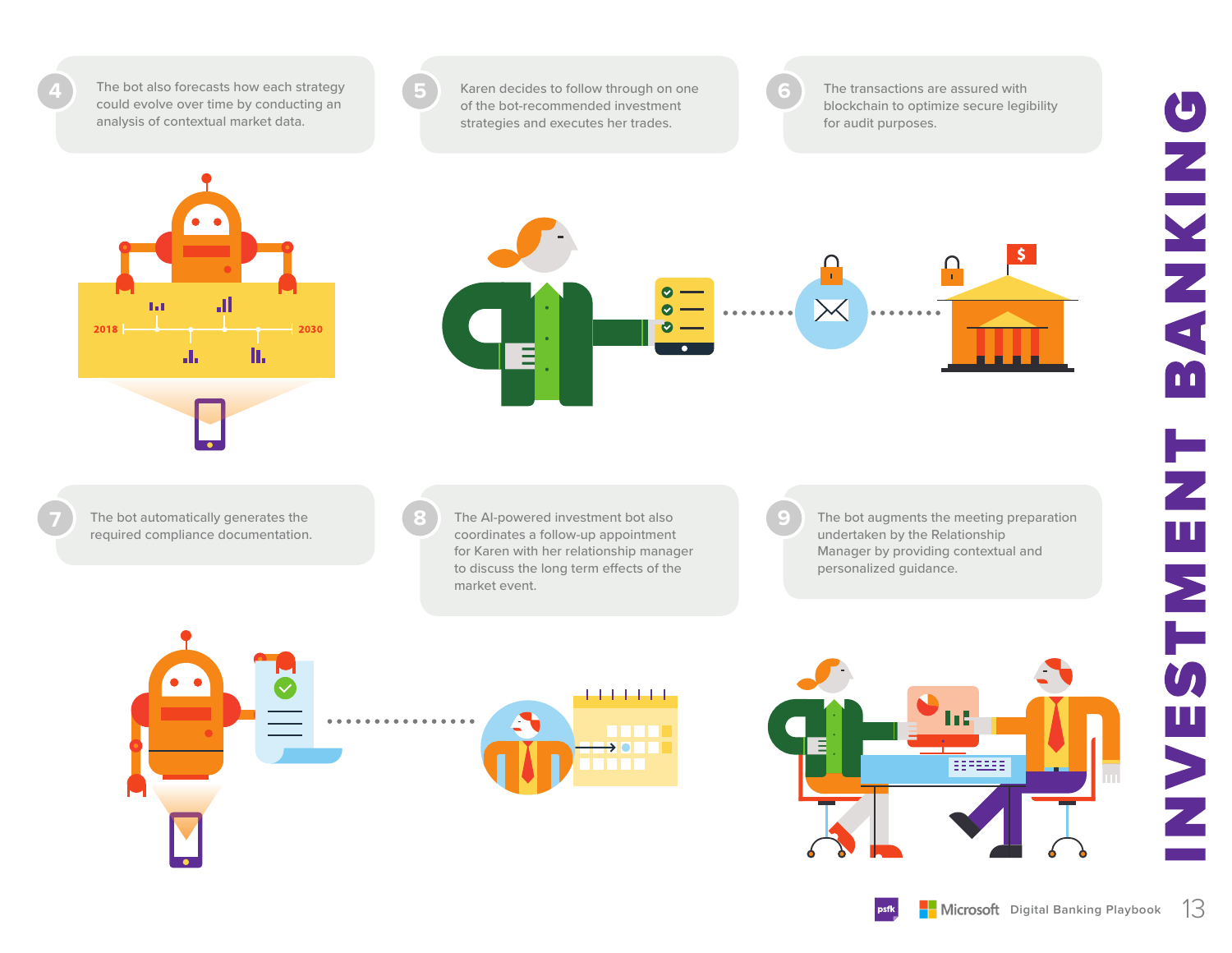# Ę w, Ш MANAG N E A LTH

## Understanding The Digital Disruption:

# **Wealth Management**

**Greater access to financial information and digital investment platforms have lowered the barriers to markets, allowing a broader subset of customers to become their own financial advisors, while streamlining the way that all audiences interact and monitor their portfolios.**

**To maintain relevancy, financial institutions must determine how to address the needs of different segments and communicate their value. By utilizing technologies such as augmented intelligence and real-time collaboration, bankers can become the ultimate digital concierge, anticipating customer's needs and goals and connecting them with the tools and opportunities to succeed.**

- Integrating with emerging technological and digital channels to deliver new client value and differentiate from competing services
- Providing personalized financial management at scale based on different customer needs
- Improving service agility and speed to respond to real-time requests or market factors
- Optimizing customer profitability and turning customers into loyal advocates
- Reorganizing internal processes and appropriating spending to areas of the business that drive future growth
- Develop differentiated deep-client services for Ultra High Net Worth Individuals and High Net Worth Individuals clients and Mass Affluents demographics

#### KEY CHALLENGES AND RESERVE THE SUPPORTING INSIGHTS

60<sup>%</sup> of asset and wealth<br>managers think that managers think that at least part of their business is at risk to Fintech.

2016 Global Fintech Survey, PwC

69% of high net worth individuals (HNWI individuals (HNWIs) are now using online/mobile banking but only a quarter of wealth managers currently offer digital channels beyond email.

2016 Strategy & Global Wealth Management Survey, PwC

**90**% of the asset and wealth<br>managers identify managers identify increased data analytics as the most important trend for the next five years.

2016 Global FinTech Survey, PwC

"The industry is already racing to maximize productivity. How many assets under management can you manage as a financial adviser? Even in the high-net-worth environment, you have to think about how much you can automate and drive efficiency while not losing that personal touch."

Oliver Bussmann. Founder & Managing Partner, Bussmann Advisory

"We believe that the firms that can get organized around their data, understand and are able to research what all those data are telling them and predicting can ultimately invest in a way to create better returns for clients."

Jody Kochansky. Head Of The Aladdin Product Group, BlackRock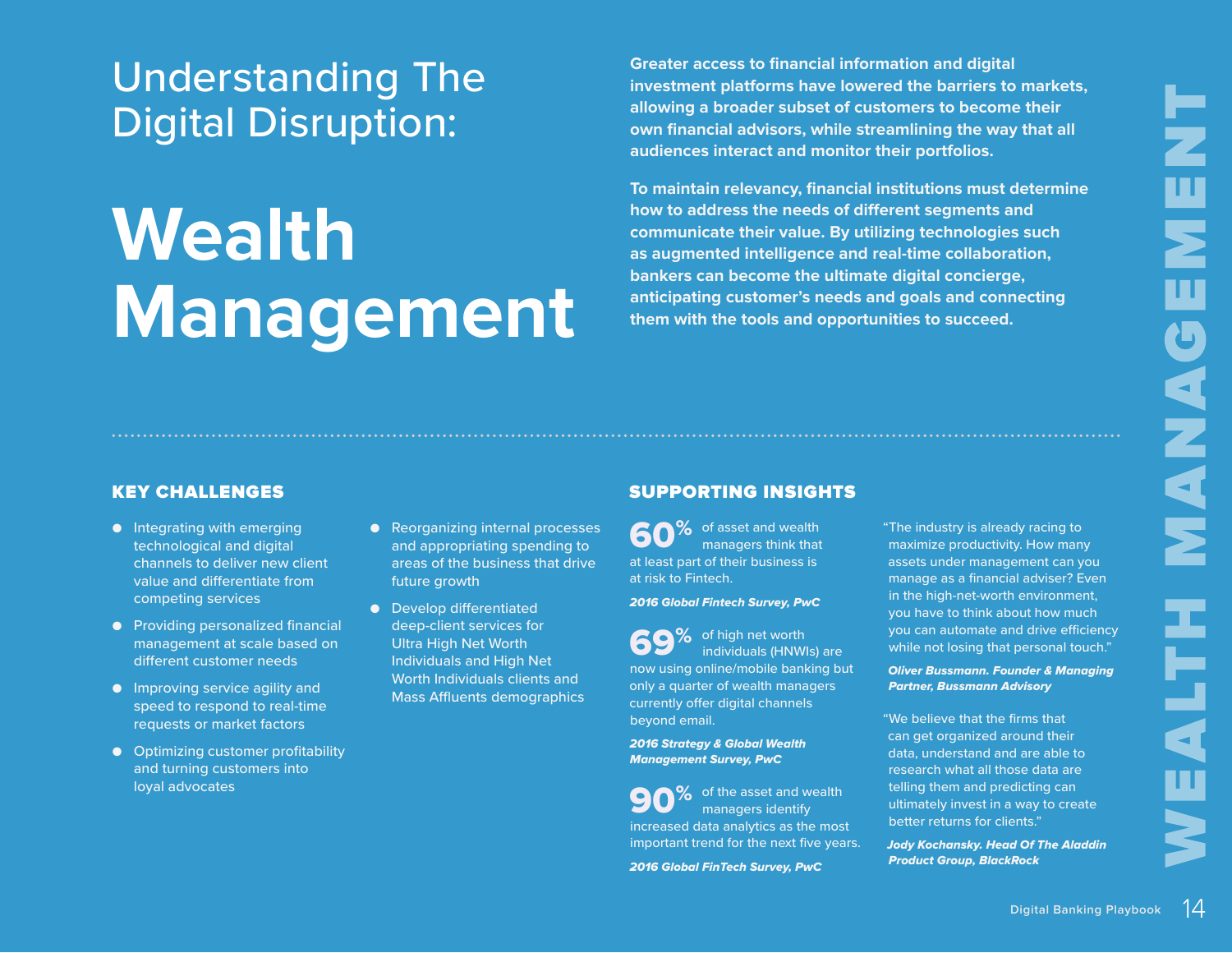## **Innovation Strategies For Wealth Management**

#### OFFER MACHINE-AUGMENTED MANAGEMENT

**Using machine learning systems to support advisory services enables a higher quality of advice at a significantly lower cost to the firm. Wealth and asset managers who offload routine tasks such as preliminary data collection, research and compliance adherence to robo-advisors can focus on preparing more premium strategies and packages for each high net worth client. AI services also allow firms to offer a broader range of financial services for audiences in different income brackets.** 

#### AUTOMATE PORTFOLIO OPTIMIZATION

**Until now, the pace of portfolio optimization has relied on human effort; now, digital and algorithmic programs allow firms to respond more quickly to economic, global and market trends and optimize returns for clients. Intelligent money management systems that track contextual indicators and automatically adjust portfolios offer a more responsive level of service to clients without straining staff.**

#### IMPLEMENT PREDICTIVE ANALYTICS

**A portfolio's performance is subject to a variety of market factors; AI services, together with predictive analytics, can track multiple macro- and micro-economic indicators, regulatory trends and social sentiments to produce insights and timely advice, which managers can leverage to make portfolio recommendations or help customers build the right financial management solutions for their lifestyle.** 

#### PROMOTE PROGRESSIVE **TRANSPARENCY**

**In order to retain top clients and gain new customer loyalty, wealth managers must reevaluate their internal operations and messaging to give customers more insight and control over their financial management. Firms should consider incorporating clearer messaging, preemptive communication, transparent fee structures and even channels for customer feedback on product development. By addressing client concerns and incorporating their ideas, firms can efficiently appropriate spending toward products and services that meet client needs.**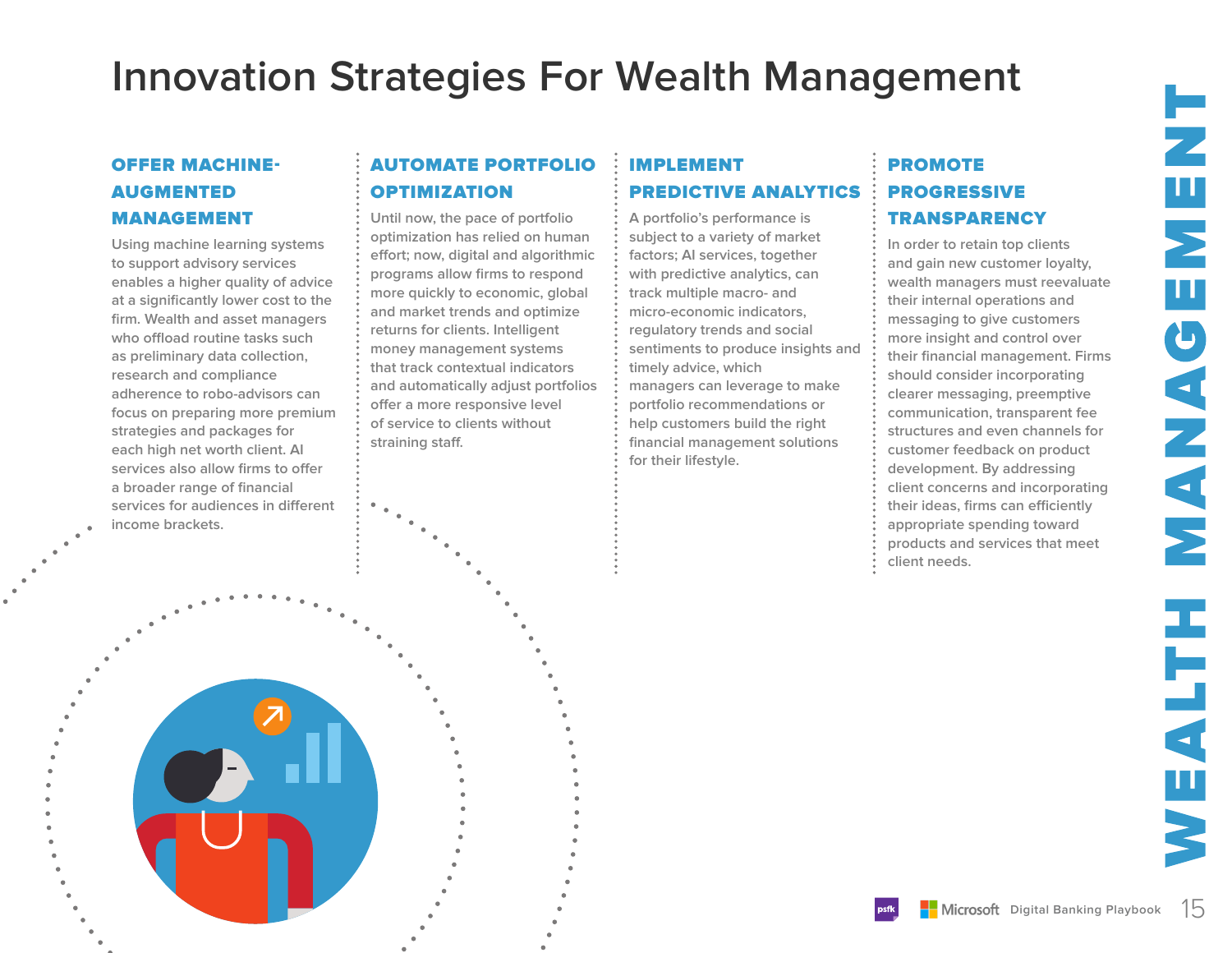## **Quick Win Initiatives**

#### CLIENT EXPERIENCE SECURITY

- Facilitate an anywhere, anytime client relationship by building secure wealth management tools into consumers' preferred social and digital channels
- Identify how contextual factors, like a change of career or a death in the family, might affect clients' wealth management decisions; partner with services that can predict and communicate these touchpoints with clients
- Consider how sharing aggregated portfolio updates directly with consumers, such as a daily mobile update or digital debrief, can help them feel in control of their investments
- Stratify investment tools by level of automation in order to offer a wider range of solutions to a greater audience

- Enable software-supported portfolio management tools to offload day-to-day tracking, compliance and risk management from analysts
- Reduce compliance burden and associated costs by ensuring that customers' devices and digital management channels are secure

#### RISK MANAGEMENT

- Mitigate risk by running investment simulation models that utilize real-time global market data to more accurately predict portfolio performance and adjust as needed
- Create a flagging compliance system that uses data insights from previous trades and investments to automatically mark potential irregularities to reduce the risk of non-compliance

#### MICROSOFT SPOTLIGHT: INNOVATION IN ACTION

**South Africa's** Nedbank **built an artificial intelligent, cloudbased bot that allows the bank deliver enhanced customer service using** Microsoft Bot Framework**. Nedbank can not only provide better service at a lower cost, but expand its individual investor business without straying from its broker-based financial services. Through the** Microsoft Azure Language Understanding Intelligent Service**, Nedbank's Electronic Virtual Assistant (EVA) can meet their client's specific needs and respond aptly to context-dependent situations. Since its deployment, the EVA has been able to respond to 80 percent of client inquiries at 10 percent of the traditional cost of live agents.** 

*bit.ly/Microsoft\_NedBank*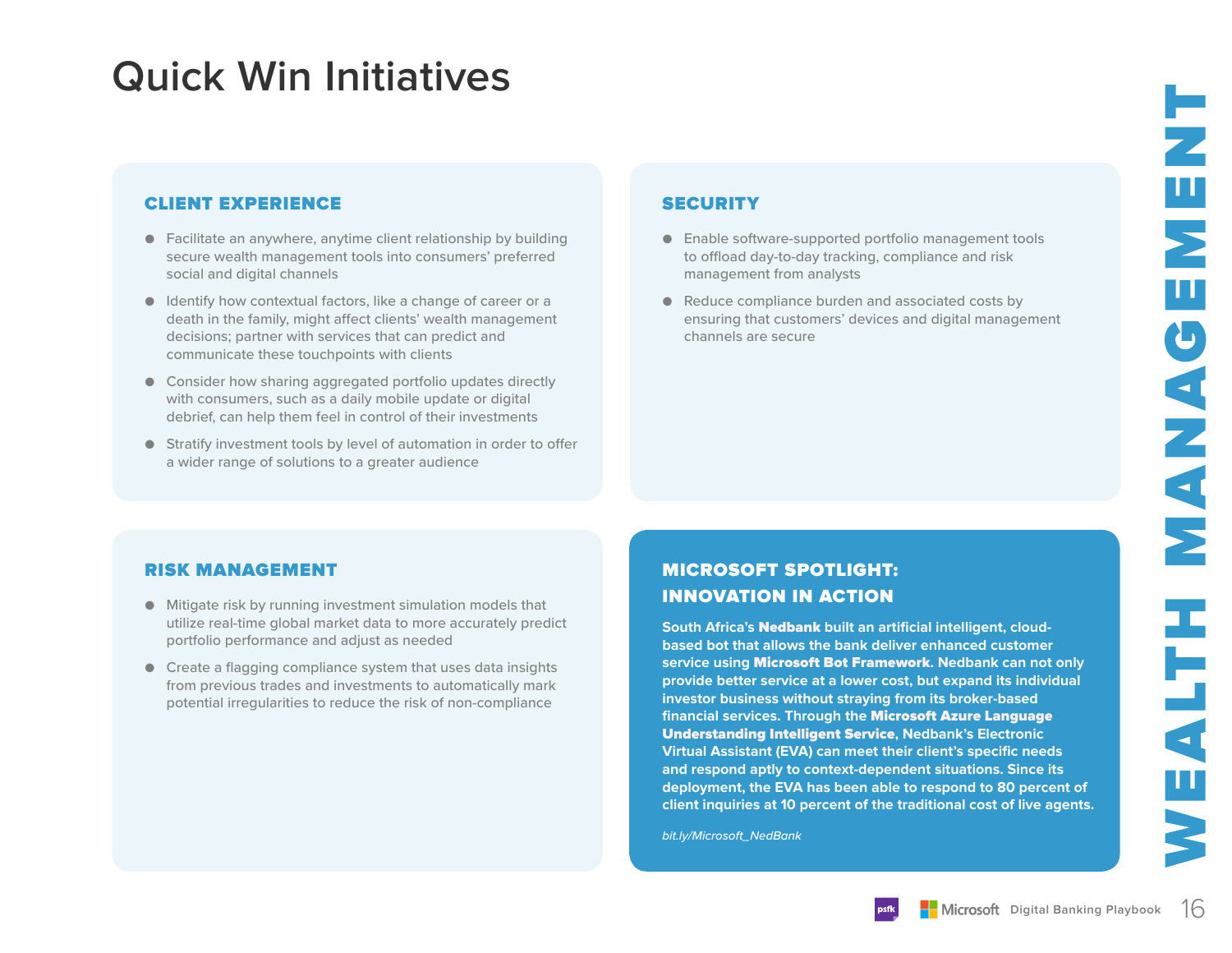## Scenario: **Catalyzing Wealth Management At Scale**

#### INSIGHT

**2**

**In order to grow their customer base, financial service firms must develop a range of differentiated packages to complement their clients' budgets and levels of assumed risk. By matching offerings to a client's needs and parameters, financial institutions can prevent customer attrition and optimize their return on each client relationship.**

**Peter, a relationship manager for a wealth management firm, wants to offer his services to a broader scope of customers by promoting an artificial intelligence platform that includes tailored investment portfolios, on-demand services and intelligent forecasting models, personalized for each customer.** 

Peter begins his day by reading the latest client investment reports generated by the platform. They provide an analysis of the week's investment performance, a combination of trades that had gains and losses, and the analytical predictions based on collected contextual data.

Peter makes adjustments to his client portfolios based on the platform's predictive suggestions, which Peter approves. The system then generates updated investment reports and sends them to portfolio-holding clients.

While checking in with his clients, Peter's personal dashboard notifies him of a new client assignment from his manager, displaying aggregate information about the client's personal information, past investments and investment preferences.

Ш

 $\bullet$ 

ANANA

NHTTMEN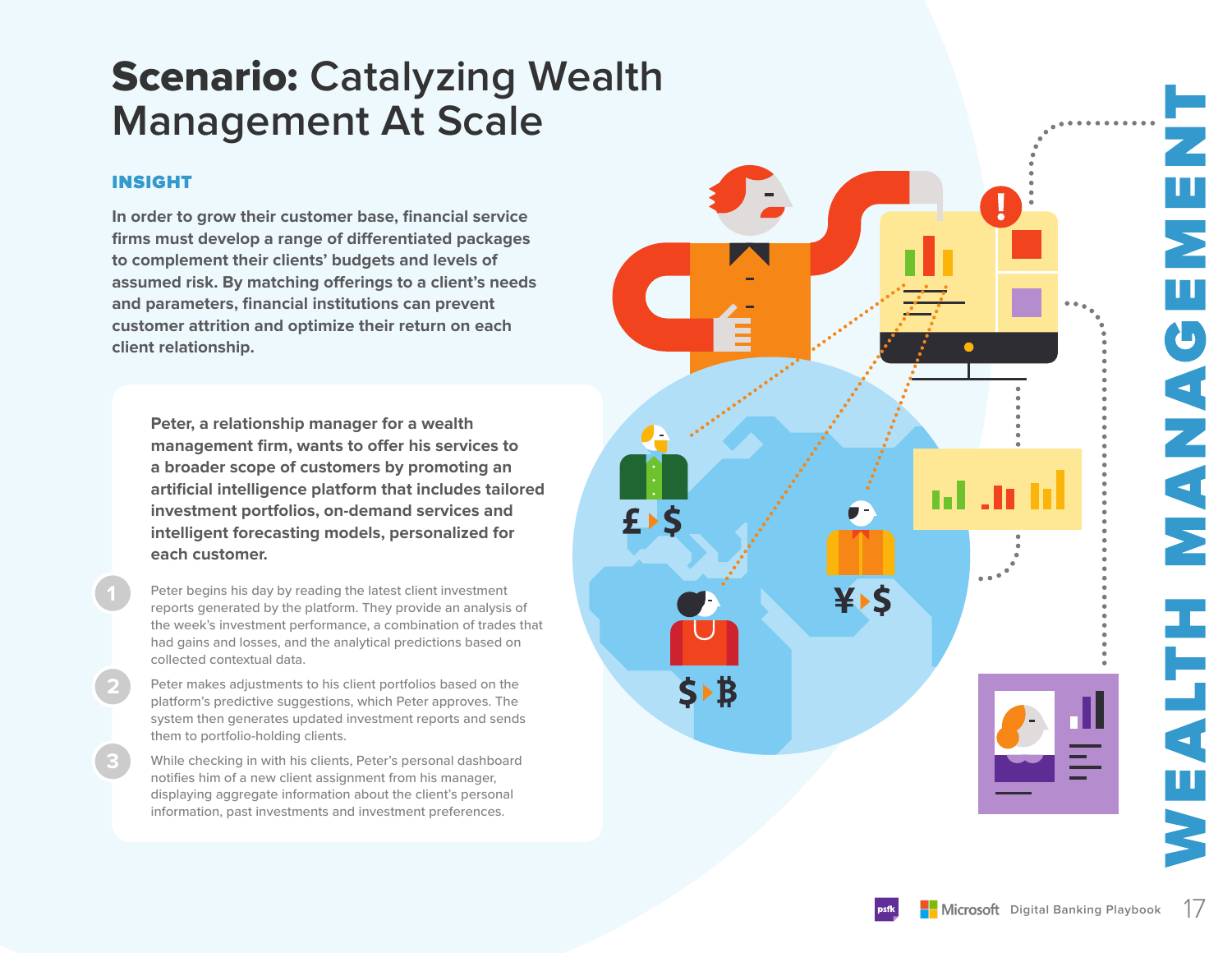![](_page_17_Figure_0.jpeg)

Peter sends the client list to his manager for approval and compliance documentation.

**6**

**7**

**8**

**9**

**10**

 $\circ$ 

**5**

While Peter awaits approval, he runs an analysis on the new client through the AI-based system and generates a report of various investment portfolio options that display a combination of the investments based on the client's data.

Peter sends three possible investment combinations to the client. All three reports are personalized for the client and use straightforward language and visuals to demonstrate the investments and their predictive performance.

The client receives these reports and, after studying them, approves a portfolio that provides the most return on her investment. Peter receives a notification of her approval.

Once the client approval is received, the system populates compliance documentation and delivers these notices to various departments for approvals.

Meanwhile, the manager approves Peter's suggested client list for the new derivative product. Peter is automatically notified through the system and forwards the portfolio option to the client list.

**11**

**12**

While the new client's approvals are going through the system, Peter sets up her investment parameters on the platform. The trades are automatically executed after other departments approve the document.

The client receives a confirmation that her investment portfolio has been set up and gains access to a suite of tools to manage it. Peter is able to set up a tax plan during a face-to-face interaction on Skype For Business.

Ц  $\overline{\phantom{a}}$ w CANAN  $\overline{\textbf{A}}$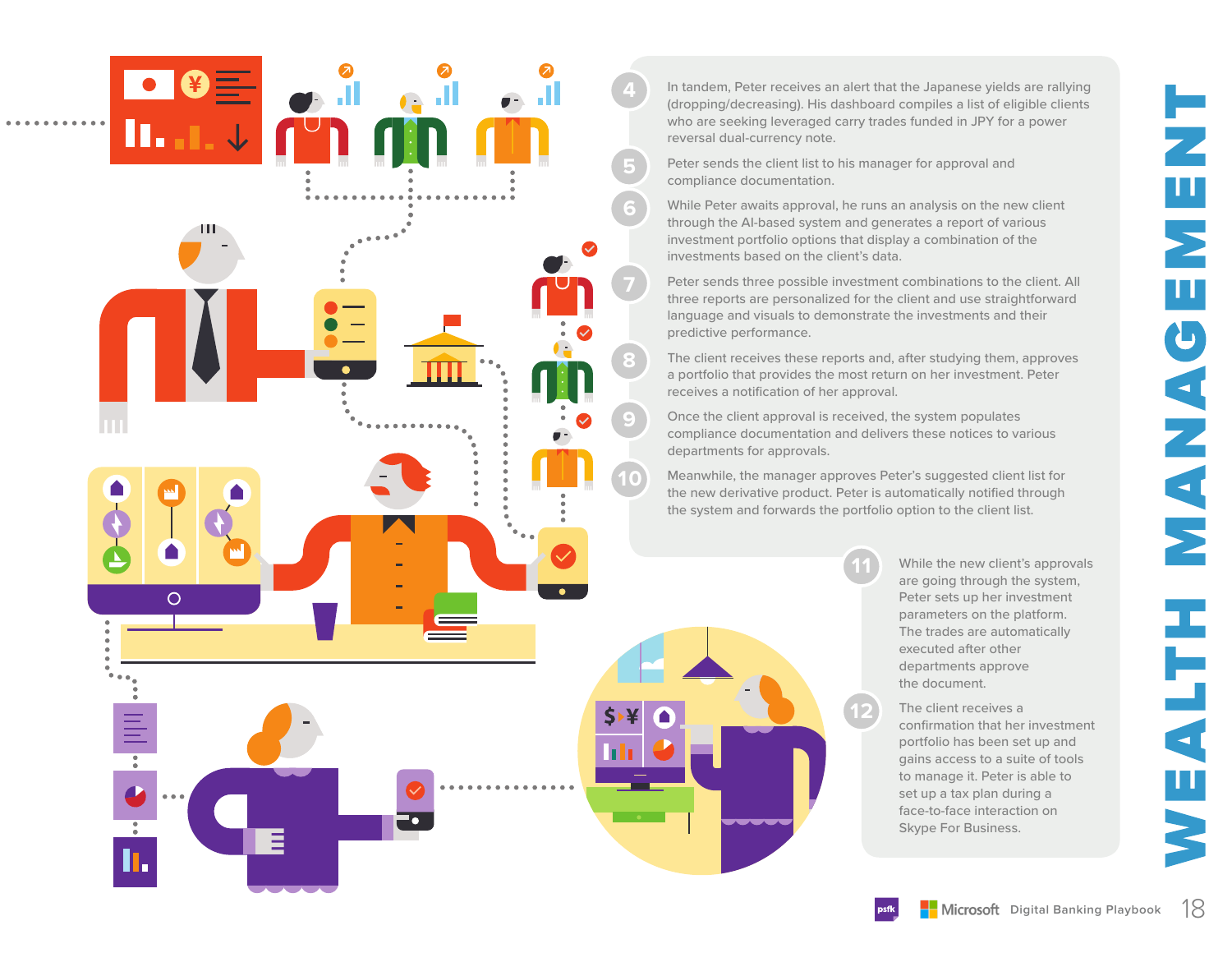## Final Takeaways: **Technologies Influencing The Financial Industry**

#### ARTIFICIAL INTELLIGENCE

**Artificial intelligence enables financial institutions to drive a new era of agility and innovation, with built-in intelligence based on deep learning technology and solutions that see, hear, speak and understand customer needs and emotions using natural methods of communication.**

#### MACHINE LEARNING

**Sophisticated algorithms are capable of analyzing vast troves of data to make novel connections and extract insights, which can be leveraged to make unbiased decisions on a customer's creditworthiness, develop new financial products and respond to and even predict changes in the marketplace.**

#### CLOUD-BASED INFRASTRUCTURE

**The identity, analytic, compute, database, mobile, networking, storage and web services provided in the cloud creates a unique platform of technologies that allow organizations to focus on the swift creation of customer value. A cloud services model negates the need for large capital expense that stands up the infrastructure and minimises operational overhead and ongoing costs.**

#### **BLOCKCHAIN**

**Blockchain provides a rapid, low-cost platform to enable financial institutions to collaborate with new business processes. It offers an open, transparent and publicly verifiable system that will fundamentally change the way financial institutions think about exchanging value and assets, enforcing contracts and sharing data across industries.**

#### THE API ECONOMY

**Application programming interfaces (APIs) enable you to deliver more connected experiences to customers, enabling faster product and service innovation with low cost and low risk. Financial institutions can quickly extend processes, services, content and data to partners, mobile experiences and third-party developers in a reliable and highly secure way.**

#### RESPONSIVE SECURITY SYSTEMS

**As financial institutions move their operations to the cloud, systems become more vulnerable to security breaches. To protect consumer and institutional data, investing into flexible and agile security solutions is a must in order to respond rapidly to security threats.** 

![](_page_18_Picture_13.jpeg)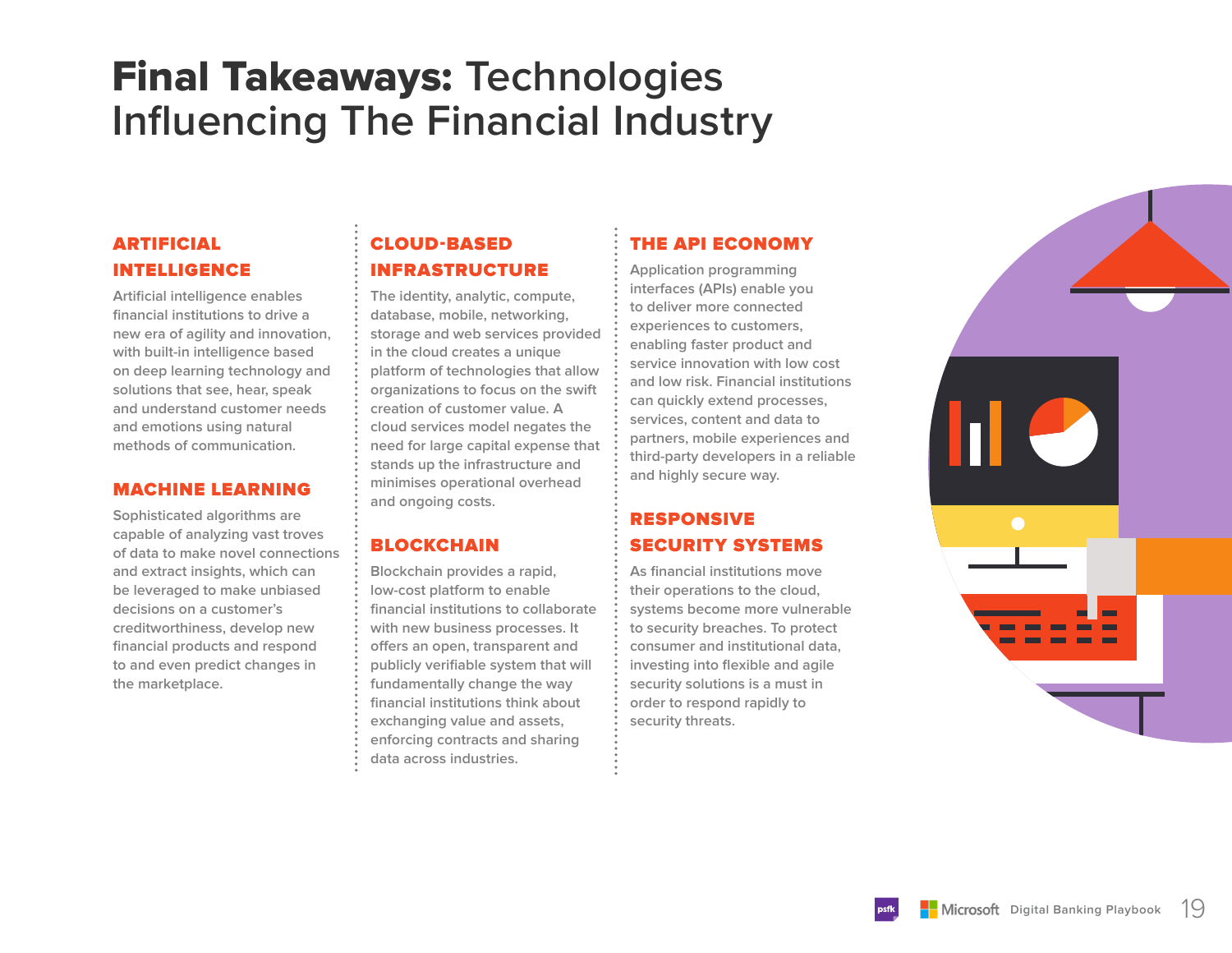## **About PSFK**

**PSFK is the world's leading provider of innovation insights. Since 2004, we have offered the tools, content and advice to inspire creative professionals to make better products, services and experiences.** 

**Our daily business intelligence portal and newsletters help members find and track new ideas that they can use in their work. Our reports provide insights into trends driving creative business and our audiences access thought leadership from pioneers at our events. PSFK Labs, our consulting service, provides corporations with trends-led strategy, concepting, content and delivery.**

#### **For more information, visit: psfk.com**

#### **Piers Fawkes**

President & Founder piers.fawkes@psfk.com +1 646.520.4672

#### **Project Lead**

Conner Dial

**Design** Sasha Zwiebel

**Illustrations Romualdo Faura**

#### **Scott Lachut**

President of Research & **Strategy** scott.lachut@psfk.com +1 646.520.4672

#### **PSFK**

42 Bond Street, 6th Floor New York, NY 10012 USA

**Version 1 | Published 2017 Download this report at: psfk.com/digital-banking-playbook**

## **About Microsoft**

**Global digitization combined with unprecedented changes to the financial services business model is mandating transformation. Microsoft empowers financial institutions to drive digital transformation with solutions to reimagine the client experience for a digital world, empower employees with modern productivity suites and digital workstyles, optimize operations through improved insight into risk and operational models and transform products with open and connected systems and real-time predictive digital processes. Through a combination of Microsoft and partner solutions, you can turn data into insight, transform ideas into action and turn change into opportunity.**

**enterprise.microsoft.com/en-us/industries/banking-and-capital-markets**